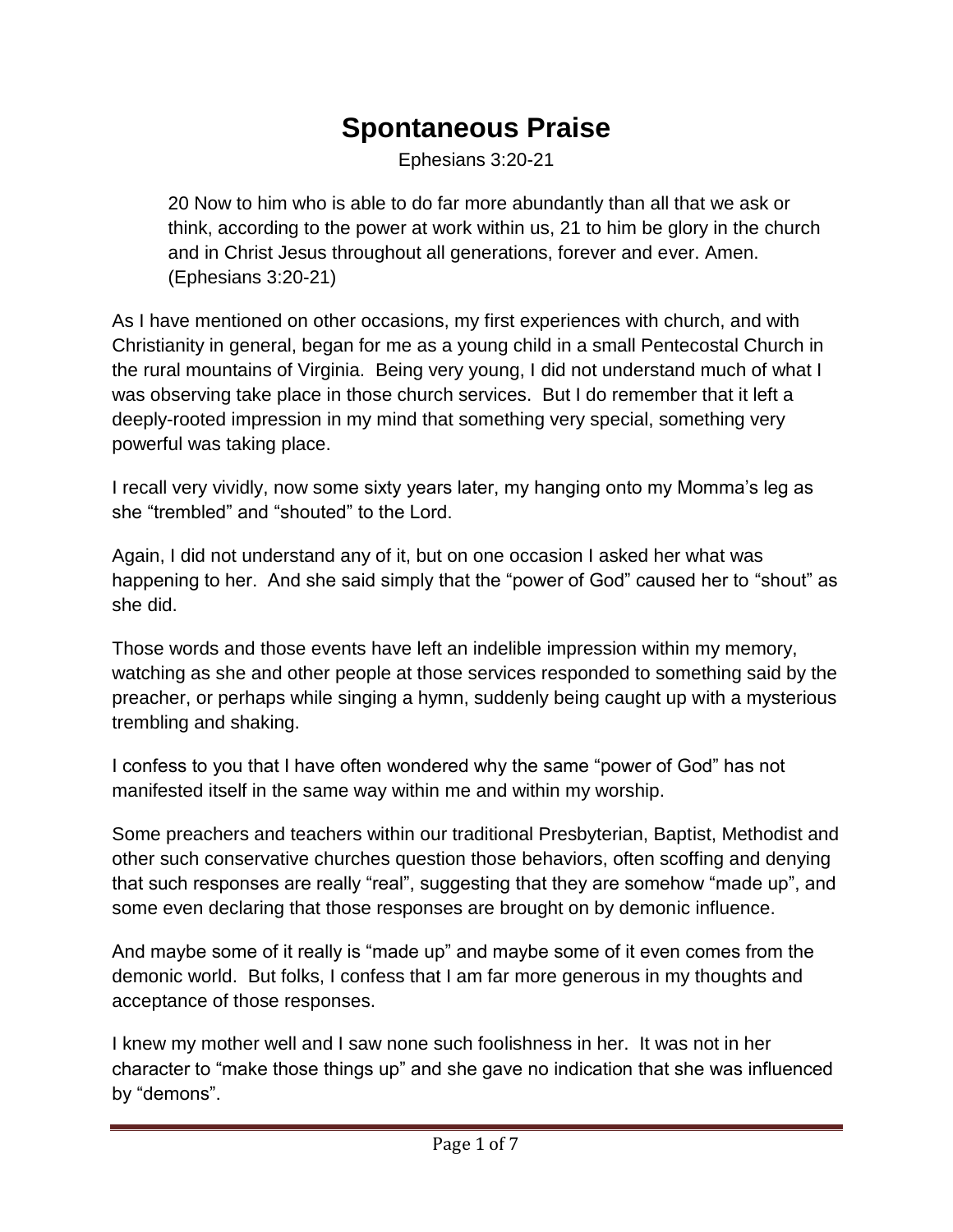What then was really taking place within her and within many of the other saints that have experienced those same moments of the "power of God" coursing through their souls?

May I suggest that it probably came as a result of some of these very truths that we have been studying about over these past several weeks!

These words clearly declare that the very presence of God gains access to our heart, soul, mind and spirit. And as we receive Him as Savior and Lord, He comes to live within us. Those words again, beginning in verse 16 . . .

16 that according to the riches of his glory he may grant you to be strengthened with power through his Spirit in your inner being, 17 so that Christ may dwell in your hearts through faith—that you, being rooted and grounded in love, 18 may have strength to comprehend with all the saints what is the breadth and length and height and depth, 19 and to know the love of Christ that surpasses knowledge, that you may be filled with all the fullness of God. (Ephesians 3:16- 19)

I cannot help but note the words in verse 16, "strengthened with power through his Spirit in your inner being."

Those are very similar to the words my mother used as she tried to explain to me what was taking place within her as she "shouted".

Here in these words of scripture, we are told very plainly that the presence of the "Living God" comes to live within us, that the very "fullness of God" dwells within us. And He brings with Him a very special power.

And with that being so, should I, should you, not at least on some occasions, erupt into spontaneous praise and adoration and worship of this great and mighty and powerful and loving God who has graciously consented to save us from our sins; and to give us not only a blessed life while we remain here on earth, but to also give us eternal life with Him in heaven?

I'll pause here for a moment and remind us of why I have brought these several thoughts to us thus far. It is because, here, seemingly out of context, the Apostle Paul stops his discourse and suddenly erupts into spontaneous praise and adoration and worship of God.

Some bible scholars comment that this "Doxology" is simply an appropriate ending to this particular chapter of this Book. But remember, in the original text, quite often, there were no exact chapters.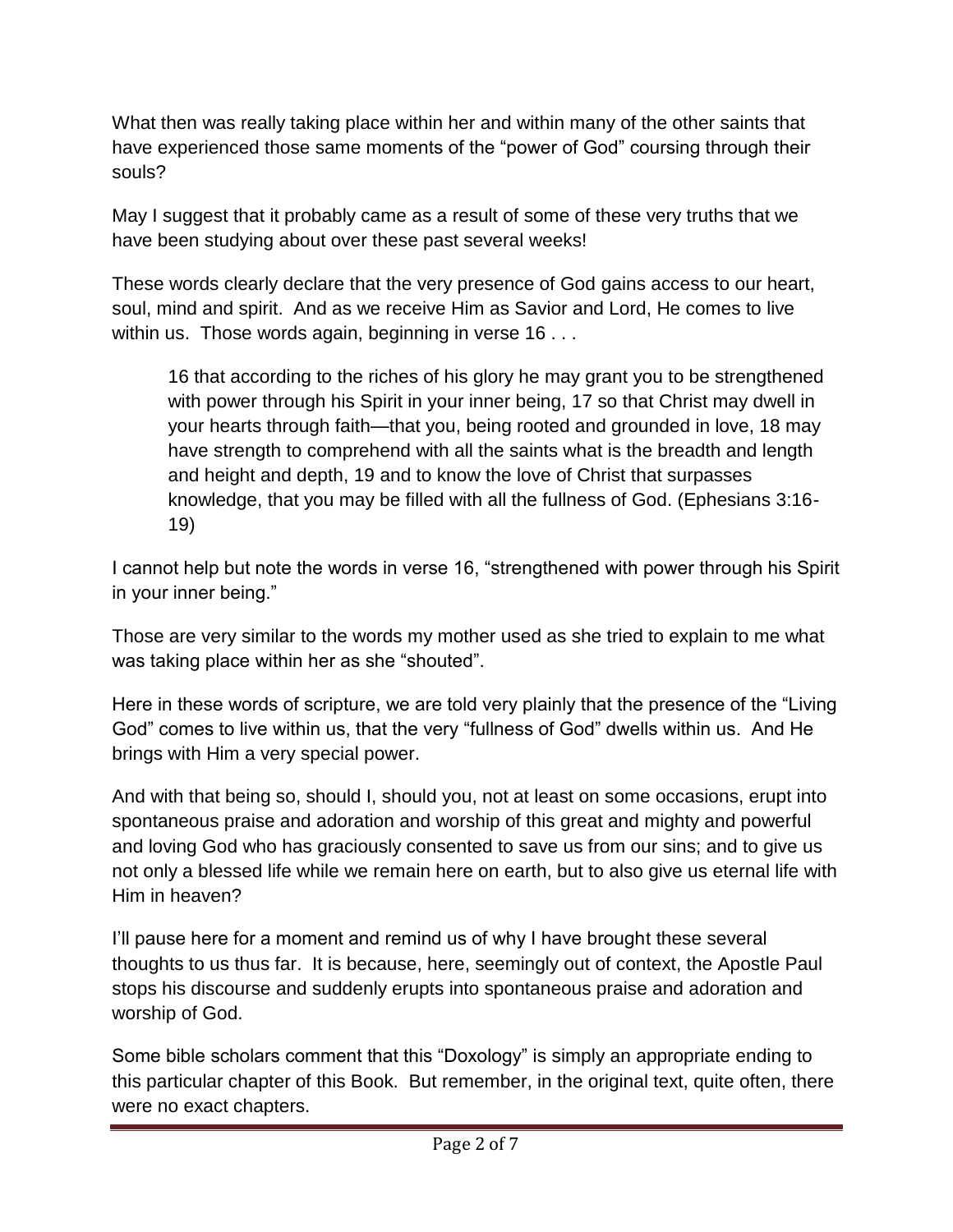So then, I am convinced that this sudden eruption into praise and adoration and worship welled-up out of the "Fullness of God" within Paul and spontaneously over-flowed into these words.

And no, we are not told here that Paul was "shaking" or "shouting". But something very special was obviously taking place within Him. And we know that he was very expressive of his worship in other ways, such as "lifting up holy hands to the Lord". He said in1 Timothy 2 . . .

8 I desire then that in every place the men should pray, lifting holy hands. (1Timothy 2:8)

Again, yes, all of these words come directly from the Holy Spirit. But as God's words are filtered through the mind of this man, Paul, we can clearly see his emotional, human response to them.

So then, may I take a liberty here and, for myself, believe that Paul was doing far more than just sitting and mumbling these words quietly to himself.

20 Now to him who is able to do far more abundantly than all that we ask or think, according to the power at work within us, 21 to him be glory in the church and in Christ Jesus throughout all generations, forever and ever. Amen. (Ephesians 3:20-21)

Folks, these are not the kind of words that are mumbled quietly to ourselves! I am convinced that this was one of those real "hallelujah moments" for the Apostle Paul.

And I believe that he at least spoke these words loudly, even perhaps shouted them to the rooftops.

20 Now to him who is able to do far more abundantly than all that we ask or think, according to the power at work within us, 21 to him be glory in the church and in Christ Jesus throughout all generations, forever and ever. Amen. (Ephesians 3:20-21)

And what would be wrong with Paul being a little bit loud? Worship in heaven is loud! Listen to these words in Isaiah 6 . . .

3 And one (angel) called to another and said: "Holy, holy, holy is the LORD of hosts; the whole earth is full of his glory!" 4 And the foundations of the thresholds shook at the voice of him who called, and the house was filled with smoke. (Isaiah 6:3-4)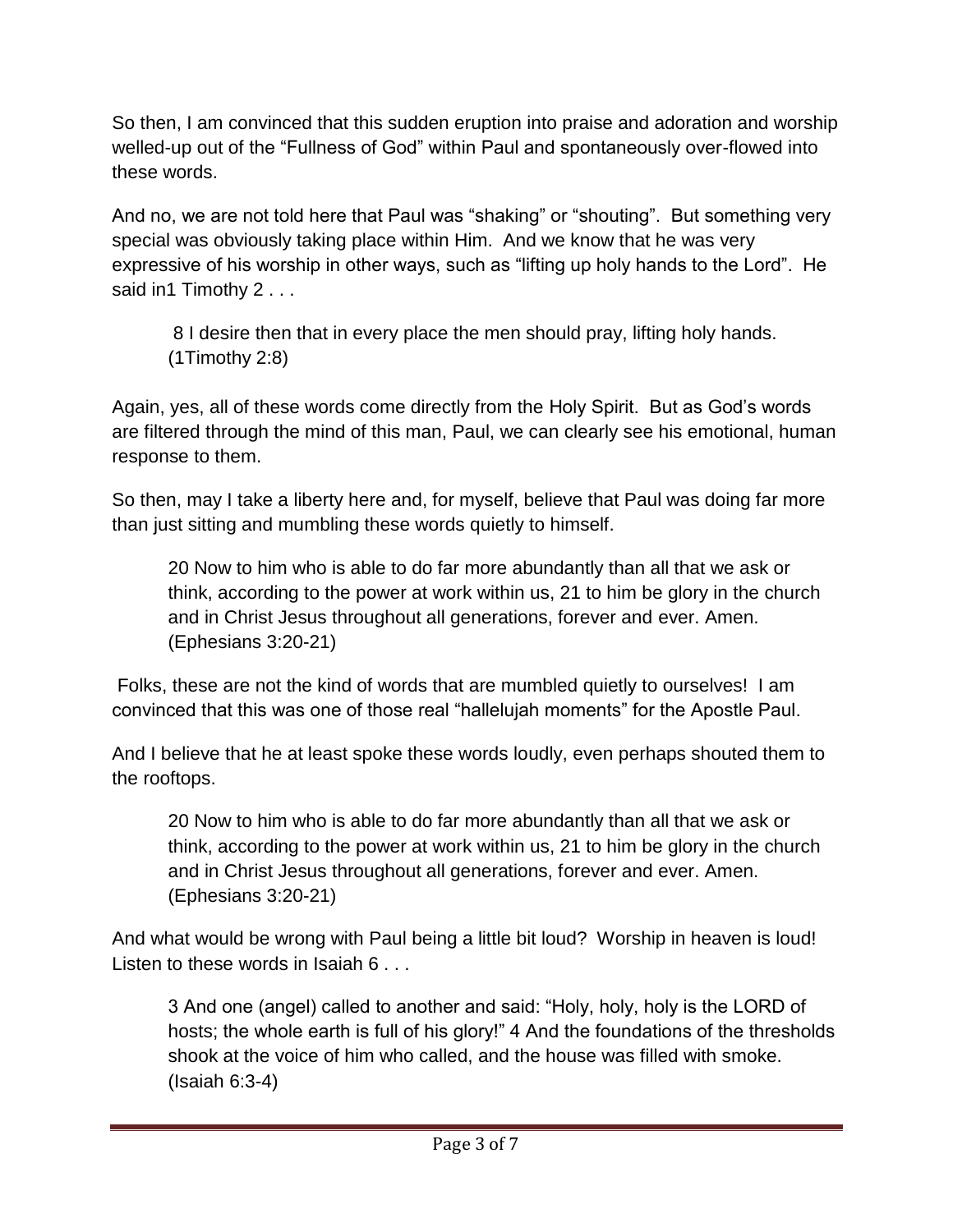Those "thundering words" do not sound very Presbyterian, or Baptist or Methodist, do they?

Now please, do not be concerned! I am not suggesting that we change the whole order of worship within our church. But I do believe that we ought to be a little more expressive with our worship.

I am reminded of those moments there on the beach just before Jesus was taken back up into heaven. In talking with Peter, Jesus asked him three times, "Peter, do you love me?" Peter struggled to come up with the right answer, though he did protest that yes, he had some brotherly affection for Him.

But ask yourself, how was Peter supposed to express his love? Should Peter have "hugged" the Lord Jesus? I personally believe that he should have "hugged" Jesus! But more than that, Peter should have fallen to his knees and openly, and perhaps loudly, declared his worship for Jesus.

Again, I believe that we could often be more expressive with our worship of the Lord and not be in violation of those long-held traditions and those scriptures that tell us to do things decently and in order.

## (1 Corinthians 14:30)

Are we perhaps more concerned about our own "dignity" than we are about the majesty, and the glory, and the honor of our God?

Is God not deserving of at least some show of excitement on our part. After all, did He not send His own blessed Son to die that we might have life? And should we not be very glad that He did, and perhaps show our appreciation in some manner or another.

Folks, these words in this Book are real, really real. And the Holy Spirit really does live within those of us who have received Christ as our Savior and Lord. And as these words tell us, we really are "strengthened with power through His Spirit in our inner being" and we really do have the "fullness of our God" living within us right now.

And yes, I do recognize that all these concepts are difficult to comprehend and to accept, but I am also quickly coming to the conclusion that if I am ever going to become the Christian that God wants me to be, then I am going to need to step on forward, and get on past some of my inhibitions and anxieties, and begin to really believe and to accept each of these things that I read here as being absolutely true.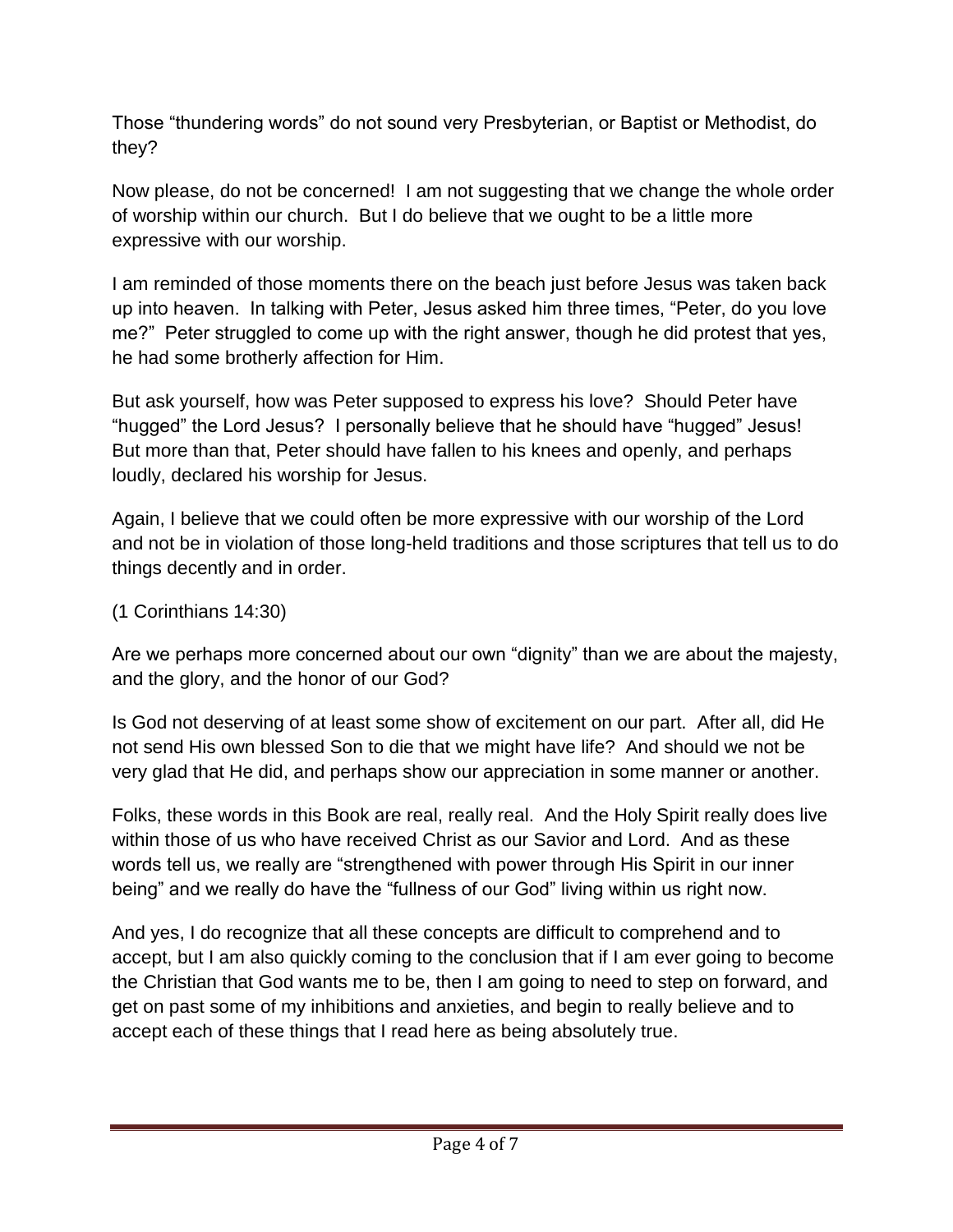And beyond just believing these truths, I really do need to begin doing something about them, that the common responses of my daily life ought to clearly and openly show that I really so believe these truths.

And I confess to you that I really would like to have a lot more of these "Hallelujah" moments that the Apostle Paul is experiencing here, moments when I would spontaneously break forth into praise and worship and adoration of the Lord Jesus.

Wow! Would that not embarrass our friends and family if we suddenly blurted out "Amen" or "Hallelujah" to something the preacher might say!

Or even worse, would it not cause them to run and hide if we were to break into a loud praise and worship song as we walked down the street.

Or more wonderfully, it might not embarrass them or cause them to run and hide. It might just encourage them to express their own love and praise and worship for the blessed Lord Jesus.

Folks, I concede that my words today are odd. But are my words any more odd than the ones we are reading here, that God Himself is actually living within me, within you. And more than that, as He lives within us and as we remain surrendered to Him, He actually influences and guides the thoughts we think, the words we say and the way we behave.

And He really does do exactly that! And I know that He does. I can tell the difference in my own manner of daily life now as compared to the way I used to live. And I can see it in my dear wife and in those in my family who have received Christ as their Lord.

And yes, I do fully understand and accept that in each of us personally there in no good thing. But I do also know that because the Spirit of Christ lives in me, in each of us who are saved, I, we, can actually think and do many things in a far better way than we did them before we were saved.

And our praise and our worship brings great delight to the heart of God. So then, should we not be thankful and express our thanks to Him for all His great blessings to us.

And may I add one other thing, as we do show praise and worship to Him; He blesses us all the more. I recall a song that we used to sing at French Camp Academy. Some of its words were . . .

"He lives within the praises of His people. He loves to hear us call upon His name. So set your mind on Him, and let your praise begin, and the glory of the Lord will fill this place!"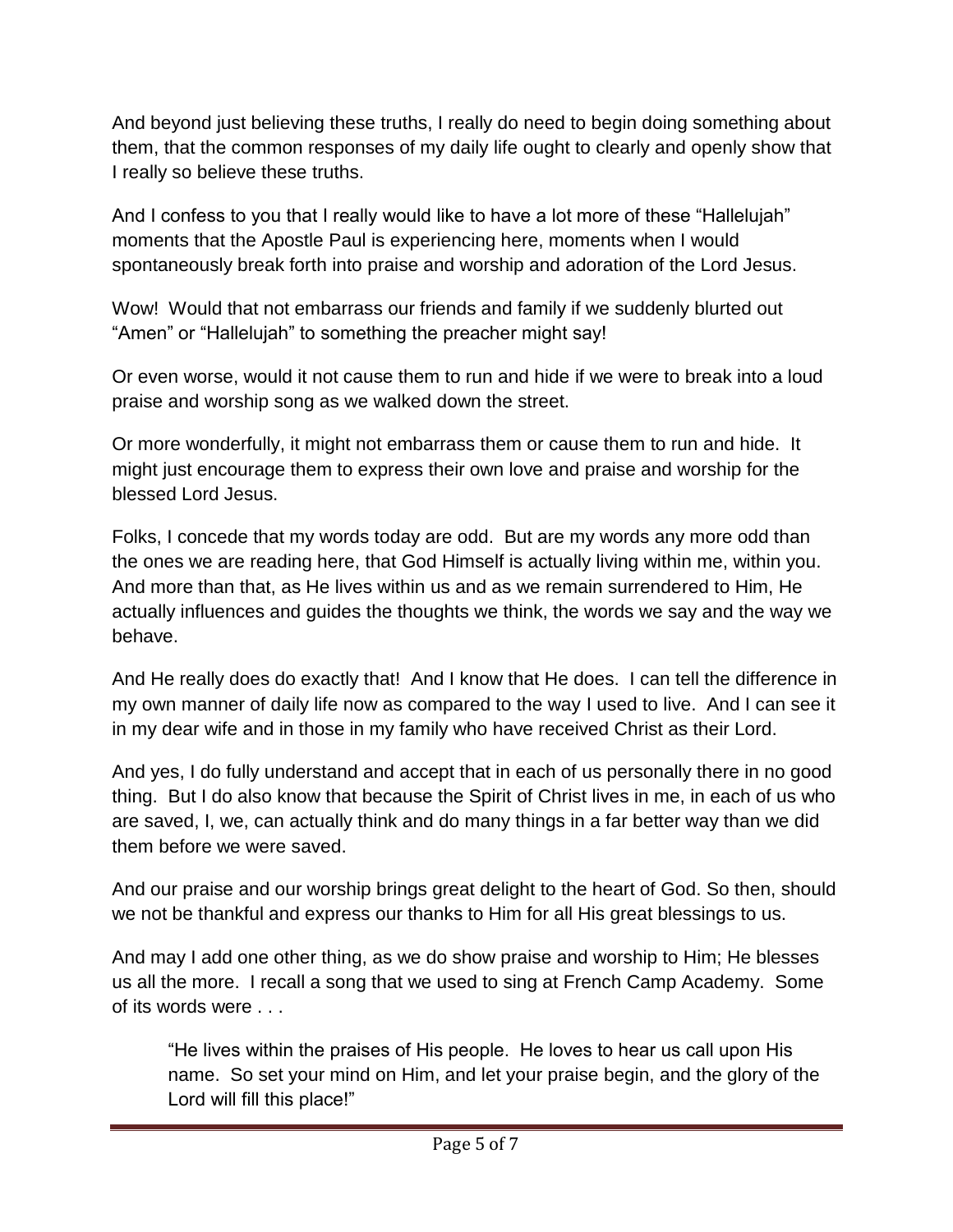As you and I break forth into praise and adoration of God, blessings really do begin to rain down upon us, blessing that would not come to us otherwise.

Again, this is all very real! Is it real in your personal life? Do you offer up prayers and praise all throughout your day or . . . do you just get on about each day in your usual way.

Would you not rather have the immediate presence of God filling all of the circumstances of your daily life, guiding and influencing your thoughts and behaviors? He will do exactly that! And He wants to do that! But we must be willing to accept and receive His special intimate involvement.

Before we close, may I share a recent personal experience? In some family matters that have been taking place recently, my wife and I have been crying out to the Lord for His help, a mixture of praise and worship and tearful pleading.

My wife is especially given to weeping as she prays.

May I declare to you that God listens to her in her weeping and sobbing! He loves her so deeply and I know that it blesses His heart as she cries out to Him. And He comes to her aid and He answers her prayers.

Our children and others are blessed beyond measure and they don't even know why, but I do! It is because my dear wife is continually before the throne of God, crying out to Him on their behalf, praying and praising and worshipping God.

My question for you is, "Are these things also taking place in your life? Are you crying out to God for His help and guidance? And then, do you find yourself spontaneously blurting out, "thank you Lord", "Hallelujah", "praise the Lord"!

I do not suggest for a moment that you "make it up" or that you try to "force" such a response to take place. It simply does not work that way!

True praise and worship will come to you and to me just as it did to the Apostle Paul. When we allow our hearts to be filled with the "fullness of God", praise and worship will simply "well up" within us as we go about the ordinary activities of our day.

And the more often we intentionally surrender over those ordinary matters, the more often we will have our own "Hallelujah moments".

Listen again as we close . . .